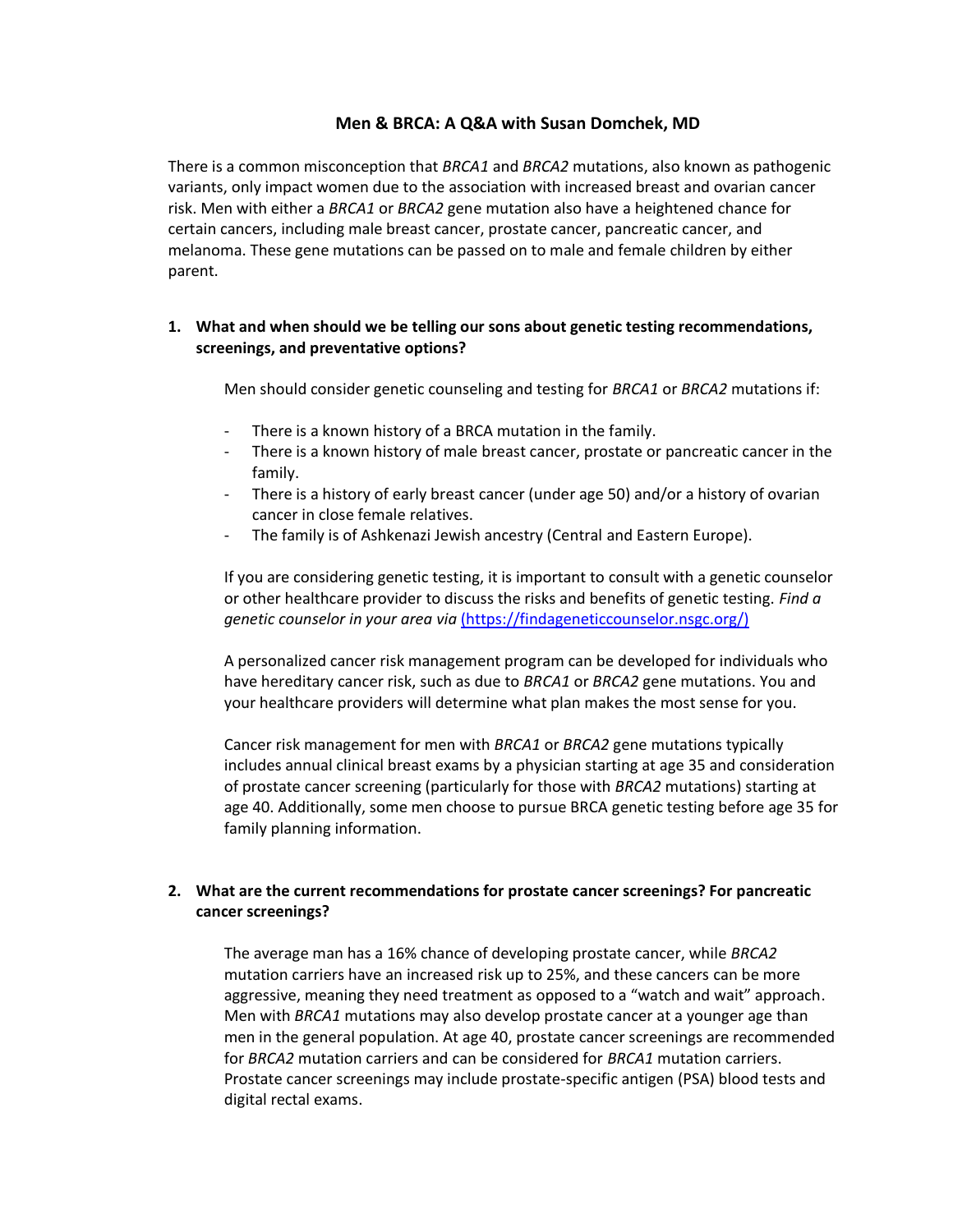The average man has a 1% chance of developing pancreatic cancer, while *BRCA1* mutation carriers have an approximately 2-3% lifetime risk and *BRCA2* mutation carriers have an approximately 3-5% lifetime risk. There is some limited data about the effectiveness and sensitivity of pancreatic cancer screening, particularly among people who have a family history of pancreatic cancer, and this is an [area of ongoing research.](https://www.pennmedicine.org/cancer/navigating-cancer-care/programs-and-centers/gastrointestinal-cancer-genetics-and-risk-evaluation-program/clinical-trials-and-research#tab-23) Pancreatic cancer screening may be considered for individuals with a *BRCA1/2* gene mutation starting at age 50 (or ten years prior to the youngest diagnosis in the family) and may occur through endoscopic ultrasound (EUS) or abdominal magnetic resonance imaging (MRI). If possible, pancreatic cancer screening should occur at an experienced, high-volume medical center. Individuals with *BRCA1/2* gene mutations who are considering pancreatic cancer screening should speak with their physicians about the [potential benefits, risks and limitations.](https://www.pennmedicine.org/cancer/navigating-cancer-care/programs-and-centers/gastrointestinal-cancer-genetics-and-risk-evaluation-program/pancreatic-cancer-risk-management)

#### **3. What advancements have been made in treating prostate cancer?**

The Basser Center continues to study how to optimize therapies for patients with BRCArelated prostate cancer, including clinical trial research focused on PARP inhibitors in combination with other therapies to create even more targeted and effective treatment options for patients. Polymerase (PARP) repairs DNA damage in cancer cells, allowing these malignant cells to continue to divide. PARP inhibitors work to slow tumor growth in cancers related to *BRCA1* and *BRCA2* mutations. This work at the Basser Center for BRCA includes:

**PLATPARP**, an investigator-initiated phase II trial led by Dr. Narayan, will further investigate the optimal role of PARP inhibitors for treatment of prostate cancer. This study is designed to evaluate the initial safety and effectiveness of an investigational drug, niraparib, given to patients who have recently received platinum-based chemotherapy for the treatment of prostate cancer. The ultimate goal is so investigate whether platinum chemotherapy and PARP inhibitors can be used sequentially to improve their effectiveness.

**AMPLITUDE**, an industry-sponsored, phase 3 randomized trial led by Dr. Narayan at Penn, is evaluating the safety and efficacy of niraparib and abiraterone acetate (AA), plus prednisone compared with AA plus prednisone in patients with deleterious germline or somatic homologous recombination repair (HRR) gene-mutated metastatic castration-sensitive prostate cancer (mCSPC). The primary hypothesis is that niraparib and AA, plus prednisone will improve radiographic progression-free survival (rPFS) compared with AA plus prednisone.

### **4. Who should consider preimplantation genetic testing (PGT) and when? What is the process of undergoing PGT?**

Preimplantation genetic testing (PGT) is a reproductive technology that may be an option for individuals who wish to minimize the chance of passing a known gene mutation to a child. This procedure is used in combination with in vitro fertilization (IVF) to test embryos (fertilized eggs) for a specific gene mutation, such as *BRCA1* or *BRCA2* mutations. PGT insurance coverage can vary greatly depending on one's insurance plan. Those who are